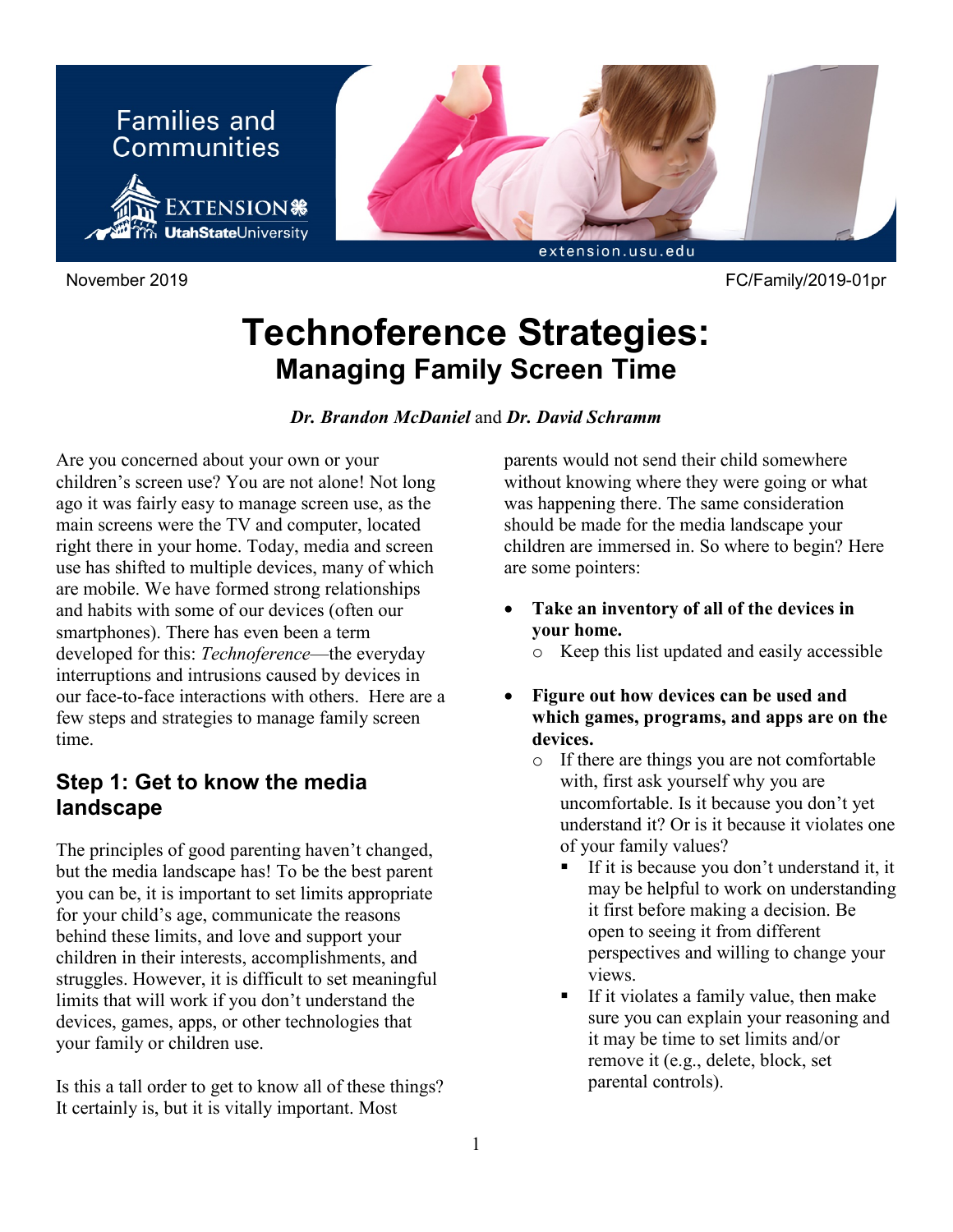- **How can I possibly get to know all of these games, programs, apps, etc.?**
	- o You won't always know everything, but you can try to know a good deal more than you know now, so don't give up just because it seems overwhelming!
	- o A good resource to use is **CommonSenseMedia.org**, where you can:
		- Check out the "*Parents Need to Know*" tab on the website to get started
		- Get age and media use recommendations
		- Search for information on specific types of content (such as movies, apps, etc.)
		- Read up on current media issues (such as the newest or biggest game or app craze with children or teens) or various parenting topics and suggestions

### • **Don't forget that your job is never done here.**

- o There are always new ways that devices can be used or new games/apps that are released (or that you just don't know about yet).
- o *IMPORTANT TIP:* Figure out the settings for when/how games and apps can be downloaded on your devices. Set expectations for what children can/can't do and set parental controls or passwords/PINs, if possible, on the installation of new games/apps.

## **Step 2: Set up a Family Media Plan/Agreement**

With so many devices around us, it can be easy to fall unknowingly into patterns or not realize how our technology use is affecting our relationships. To be successful in limiting screen and media time and teaching your children about the positive and the negative with regard to media use, *everyone needs to be included* in these discussions and plans. This process may not be easy, but involving everyone will at least help all family members to be more invested in the plan and to better understand what is expected.

There are a variety of options for plans, agreements, or contracts available on the web to get you started. Find one that fits best with your values. Here are some recommendations:

### **AAP Family Media Plan** –

[HealthyChildren.org/MediaUsePlan](http://www.healthychildren.org/MediaUsePlan)

### **Common Sense Media Family Media Agreement**

– [CommonSenseMedia.org/Family-Media-](https://www.commonsensemedia.org/family-media-agreement)[Agreement](https://www.commonsensemedia.org/family-media-agreement)

These may be helpful because they get family members talking with one another about potential rules and guide you through steps such as:

- Screen-free zones/times
- Device curfews
- Balancing online/offline time
- Media manners with/around others
- Digital citizenship (going to new sites, bullying, etc.)
- Online safety (privacy, sharing photos, etc.)
- Sleep and exercise

### **What is a screen-free zone or time?**

- A zone is a space in your home or vehicle where you all have agreed that screens will not be used. For example, you might decide that phones (even yours!) will not be used in your young child's bedroom.
- A time would be a certain period or activity of the day during which you all have agreed to not use screens. For example, dinner time, 1 hour before bedtime, first 30 minutes after waking up, etc.

### **How do I create effective media/screen limits?**

An important first step in establishing media/screen limits is understanding what type of use and how much use is appropriate for children of various ages. Fortunately, the American Academy of Pediatrics has released research-based recommendations, with a few of their points summarized below.

- **Younger than 18 months** NO SCREEN TIME. Exception: Skype/FaceTime or other video conferencing platform used to interact with others.
- **18 to 24 months** can begin to introduce high quality programs sometimes AND co-use with child.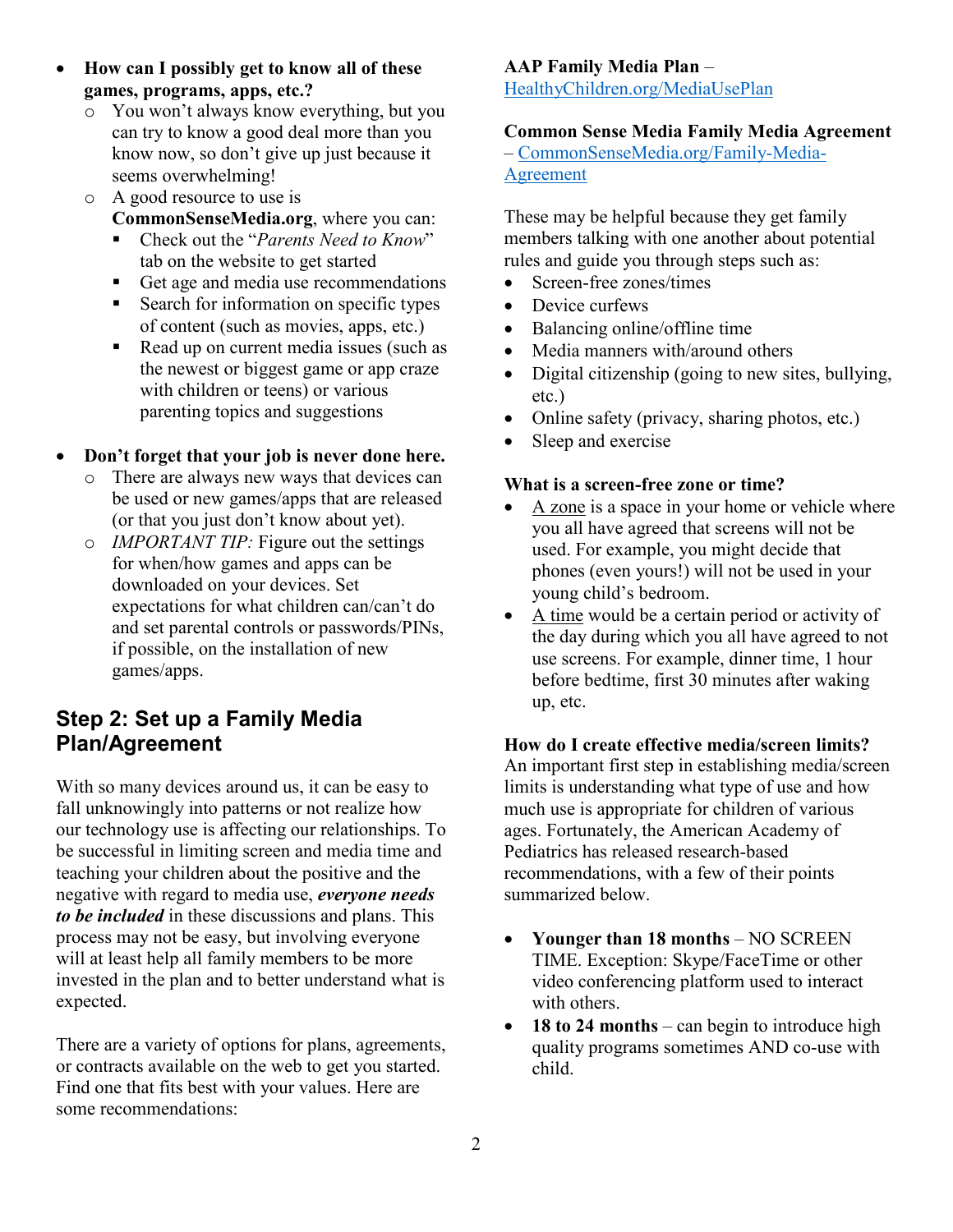- **2 to 5 years** limit to 1 hour per day of high quality programs or games/apps. Continue to co-use.
- **5 to 18 years** set consistent media limits (i.e. 2 hours per day), encourage healthy habits (at least 1 hour of physical activity and 8 to 12 hours of sleep per day), and discourage using media while also doing other things (such as eating, homework, interacting with others).
	- o **NOTE:** It is more difficult to set an exact time limit in this "5 to 18 years" group (especially as children get older), as they may have their own device, use devices at school, and may also use or need to use devices for homework, socializing, etc. Instead, focus on teaching about balance and healthy habits, while doing your best to set limits on specific kinds of media or screen use. Don't be afraid to set limits when limits are needed, and remember it is best if these limits are part of your family media plan that everyone has agreed to follow.

There are countless ways to create and enforce screen limits. You could start with those media plans mentioned earlier to help guide you through the process, but in terms of actually implementing the limits here are some tips and ideas:

#### • **Budget media/screen time**

- o You could give each child a certain amount of screen minutes per day, and then leave it up to them on when to use those minutes. You could also decide on whether they can "roll over" these minutes onto other days.
- **Set up a media/screen time schedule**
	- o Set up times during the day when they can and can't use screens for recreation or entertainment, and then stick to it (e.g., no screens before school, screens are okay between 4 to 5pm).
	- o You may also decide that certain devices, games, and/or apps can only be used on certain days of the week (e.g., no video games on school nights).
- **Set up media-free zones/times**
	- o Some couples and parents strive to keep media away from places of connection and communication such as dinner tables and

beds. It may also be helpful to limit technology during homework and other times where studying or sharing take place.

- o If you clearly set up media-free zones and times, they become easier to enforce and you can help everyone to see why you set these up over time (e.g., perhaps because you value the bonding time you have at the dinner table).
- **It is also okay to search online for ideas** and adapt ideas to your own family situation.

# **Step 3: Lead by Example**

It is difficult to expect your children to act one way while you act another. If you often watch TV or are frequently on your phone, your children likely will follow your lead or at least argue with you about why they cannot do it too. Children will also see the kinds of shows and apps we value. Additionally, digital distractions are common, they affect us (even if we think they don't), and our children and teens frequently feel it too. Technoference is not just a parenting concern for children, it is a concern for adults who are parenting (for example, checking your phone during time with your child).

When parents are distracted with devices, they are often less likely to respond to their children, talk less with their children, may misinterpret child needs, and, are more likely to respond harshly (if they respond at all).

According to teens, 28% feel parents are addicted, $<sup>1</sup>$ </sup>  $33\%$  want parents to use devices less,<sup>1</sup> 51% feel parents are distracted at least sometimes by the phone during conversations,<sup>2</sup> and 78% say tech interruptions occur due to parental device use at least sometimes. <sup>3</sup> Moreover, interviews with and research on children and teens reveal they often feel ignored, sad, angry, lonely, or worse about themselves when thinking about their parents' phone use. <sup>4</sup> Many teens feel parents who are distracted with their phones are less warm and loving,<sup>3</sup> and young children show increased behavior problems (e.g., acting out) in response to parents being distracted with devices. 5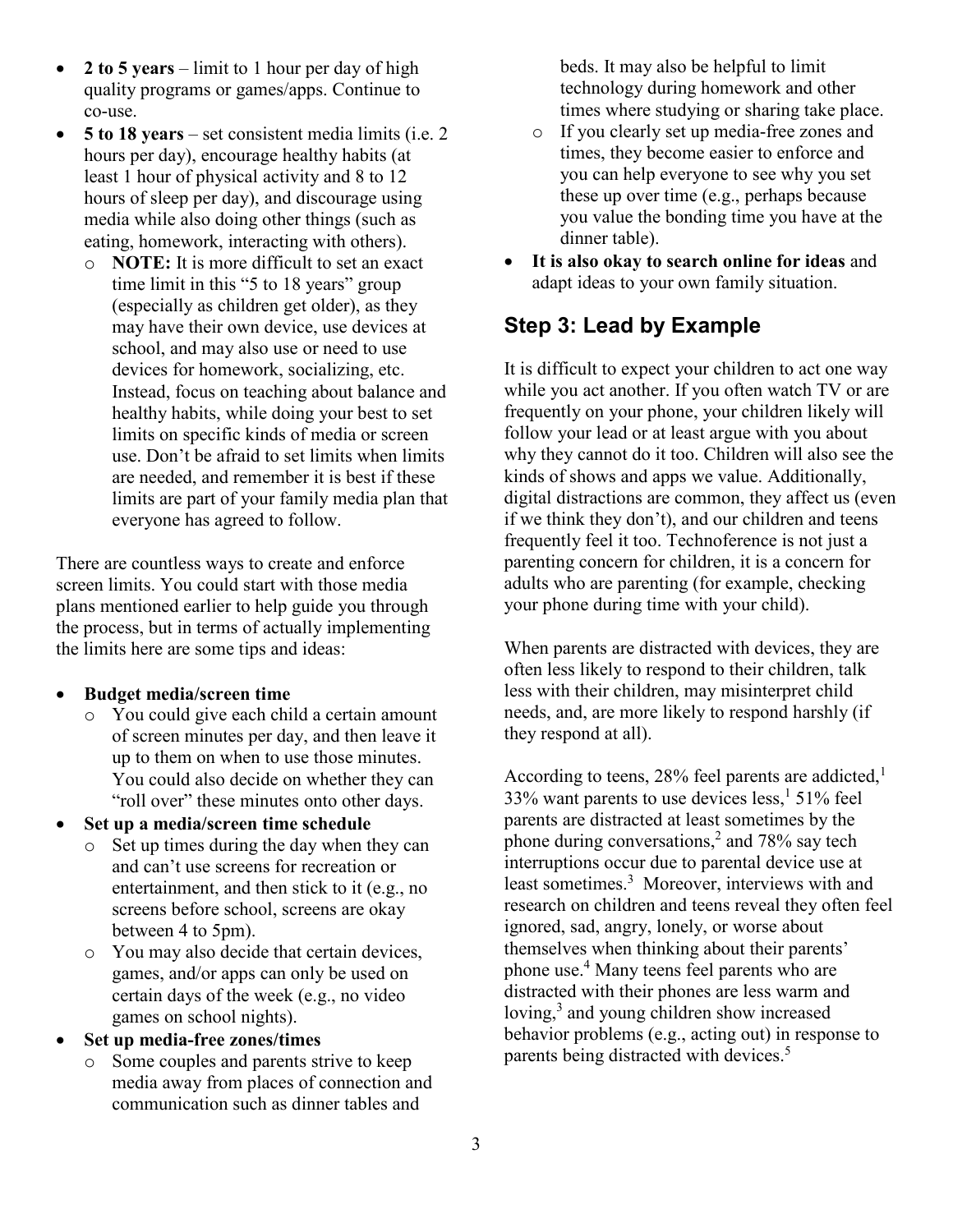### **Some questions to think about when leading by example:**

- Is my media use necessary right at this moment? (Ask yourself…why am I getting on my device? Am I stressed? Bored? Lonely? Overwhelmed? Working too much? Am I being "strategic" with my use?)
- What is my use of technology teaching my children right now?
- Do I follow the media rules/plan we have developed as a family? How could I improve?
- Am I showing my children positive ways to use media?
- Do I have and show balance in my life between my media use and other activities?
- Do I model good habits when I am with others? (e.g., eye contact when others are speaking, putting the device away during family time, meals)
- What changes will I make in my media use this week?

### **Tips for reducing (or at least being more mindful of) your phone use:**

- Instead of only focusing on "reducing phone" use," reframe your thoughts to everything you get to do because you are not on your phone (e.g., the things you enjoy, spending time with your family).
- Create triggers that remind you of your goals (e.g., a sticky note on your mirror).
- Disable notifications that are not absolutely necessary (e.g., social media, news, or game notifications).
- Create barriers to immediate phone use (e.g., put something on top of or around your phone, such as a book, wrap a rubber band around it, put a photo of your child on your lock screen as a reminder to focus on them).
- Use time-tracking apps such as Quality Time, Moment, (OFFTIME), Freedom, or Flipd. Some of these apps will also allow you to set usage reminders or block access to certain apps.

## **Step 4: Continue to Have Frequent Discussions with Family/Children about Media Use**

Both children and technology are continually changing so it is important to have frequent (and regularly scheduled) discussions about technology and media use.

**Informal media chats** – Consistently look for ways to have informal and frequent discussions about media use, balancing media use and life, positive ways to use media, and much more—extra points if your children don't even realize you are doing it! What you want to avoid is for these discussions to only be negative scoldings or to only happen when you see something you don't like with media use.

**Formal weekly media discussions** – Some parents have weekly discussions about the family's media use and media plan. This should be a time where all have a turn to speak, all truly listen to one another, all share experiences (both the positive and the negative) they are having with media use, and all work together to come up with solutions, adaptations, and plans that all agree to follow.

### **What should you use to structure these discussions?**

- Follow your media plan or agreement (mentioned earlier), but also feel free to come up with a structure that works for your family.
	- o You may decide to focus on these questions regarding the family's media use (and give everyone a chance to answer and discuss. This should NOT be a parental lecture):
		- What went well this week?
		- What could we improve on?
		- Does anything about our plan need to be changed?
		- Do we all agree on the plan?
		- Do we all understand why it is important? (*REMEMBER: Communicating the "why" behind limits and plans is* crucial).6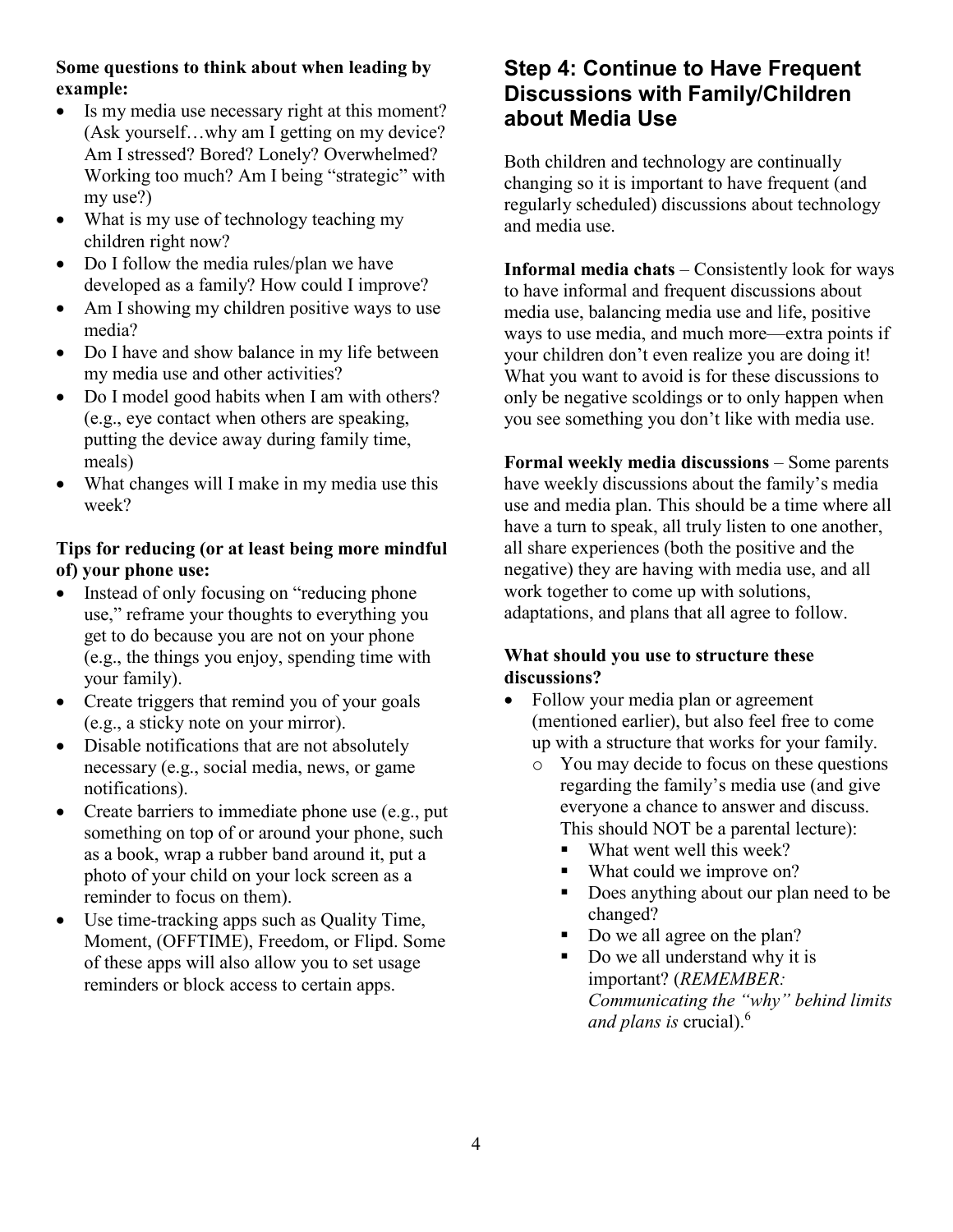### **How can I know important media topics to discuss?**

- *Tech Talk Tuesdays*
	- o Sign up for weekly emails from Screenagers at: [ScreenagersMovie.com/tech-talk](https://www.screenagersmovie.com/tech-talk-tuesdays)[tuesdays](https://www.screenagersmovie.com/tech-talk-tuesdays)
	- o These emails will come on Tuesdays, but you could save and discuss them on any day. They bring up important issues regarding teen phone and screen use (many of which may not even be on your tech radar!).
	- o Additionally, there is a list (at the above web link) of prior topics you can read through and use, including things like:
		- [Ending bedtime madness;](https://www.screenagersmovie.com/tech-talk-tuesdays/ending-bedtime-madness) [To track or](https://www.screenagersmovie.com/tech-talk-tuesdays/tracking)  [not to track;](https://www.screenagersmovie.com/tech-talk-tuesdays/tracking) [Teen sexting;](https://www.screenagersmovie.com/tech-talk-tuesdays/teen-sexting-what-are-the-laws) [Stopping](https://www.screenagersmovie.com/tech-talk-tuesdays/stopping-the-scroll)  [endless scrolling,](https://www.screenagersmovie.com/tech-talk-tuesdays/stopping-the-scroll) [Screen time](https://www.screenagersmovie.com/tech-talk-tuesdays/update-on-apples-screen-time)  [monitoring apps](https://www.screenagersmovie.com/tech-talk-tuesdays/update-on-apples-screen-time)

# **Take-Home Messages**

This may all feel a bit overwhelming as you are getting started, but it is vitally important for your family's well-being. Consistently following the outlined steps below may help you to manage your family's screen time and avoid many of the potential pitfalls of screens and media use.

### **1. Get to know the media landscape**

- a. Know what devices you have and how they can be used.
- b. Gather information on the devices, games, apps, etc., through sites such as [CommonSenseMedia.org](https://www.commonsensemedia.org/)
- **2. Set up a family media plan/agreement** 
	- a. A couple of recommended plans include: i. [HealthyChildren.org/MediaUsePlan](http://www.healthychildren.org/MediaUsePlan)
		- ii. [CommonSenseMedia.org/Family-Media-](https://www.commonsensemedia.org/family-media-agreement)[Agreement](https://www.commonsensemedia.org/family-media-agreement)
	- b. Create effective media/screen limits and follow through.
- **3. Lead by example**
	- a. Your devise use sends a clear message to children about how they should use devices and what you truly value.
- **4. Continue to have frequent discussions with your family about media use**
	- a. Have both informal chats and formal weekly family discussions about media use and your

media plan, without letting them turn into parent lectures.

# **Online Resources:**

### **Create a Family Media Plan/Agreement**

- Official AAP Family Media Plan [HealthyChildren.org/MediaUsePlan](http://www.healthychildren.org/MediaUsePlan)
- Common Sense Media Family Media Agreement – [CommonSenseMedia.org/Family-Media-](https://www.commonsensemedia.org/family-media-agreement)[Agreement](https://www.commonsensemedia.org/family-media-agreement)
- Example Smartphone Contract [https://www.huffpost.com/entry/iphone](https://www.huffpost.com/entry/iphone-contract-from-your-mom_n_2372493)[contract-from-your-mom\\_n\\_2372493](https://www.huffpost.com/entry/iphone-contract-from-your-mom_n_2372493)
- Another Screen Time Contract [http://www.seangrover.com/the-best](http://www.seangrover.com/the-best-technology-screen-time-contract-for-kids/)[technology-screen-time-contract-for-kids/](http://www.seangrover.com/the-best-technology-screen-time-contract-for-kids/)

### **Family Media Toolkit** -

<https://www.commonsensemedia.org/AAPtoolkit>

### **Find articles/resources to help you understand and manage family media use:**

- [CommonSenseMedia.org](https://www.commonsensemedia.org/)
- [HealthyChildren.org](https://www.healthychildren.org/English/family-life/Media/Pages/The-Benefits-of-Limiting-TV.aspx)
- [ScreenTimeNetwork.org](https://screentimenetwork.org/)
- [ChildrenAndScreens.com/blog](https://www.childrenandscreens.com/blog/)
- [ScreenagersMovie.com/tech-talk-tuesdays](https://www.screenagersmovie.com/tech-talk-tuesdays)
- [LiveAboveTheNoise.com](https://liveabovethenoise.com/podcasts/)
- [DigitalParentingCoach.com](https://www.digitalparentingcoach.com/)

#### **Recommendations on age-appropriate content, movies, games, and apps:**

[CommonSenseMedia.org](https://www.commonsensemedia.org/)

### **A Parent's Guide to Young Children in the Digital Age**

• [https://screentimenetwork.org/resource/youn](https://screentimenetwork.org/resource/young-children-digital-age-parents-guide) [g-children-digital-age-parents-guide](https://screentimenetwork.org/resource/young-children-digital-age-parents-guide)

### **Kids' Screen Myths and Facts:**

[https://screentimenetwork.org/resource/kids-screen](https://screentimenetwork.org/resource/kids-screen-myths-and-facts)[myths-and-facts](https://screentimenetwork.org/resource/kids-screen-myths-and-facts)

### **Ideas for Activities to Replace Screen Time:**

• [https://screentimenetwork.org/resource/help](https://screentimenetwork.org/resource/help-what-can-we-do-replace-screen-time)[what-can-we-do-replace-screen-time](https://screentimenetwork.org/resource/help-what-can-we-do-replace-screen-time)